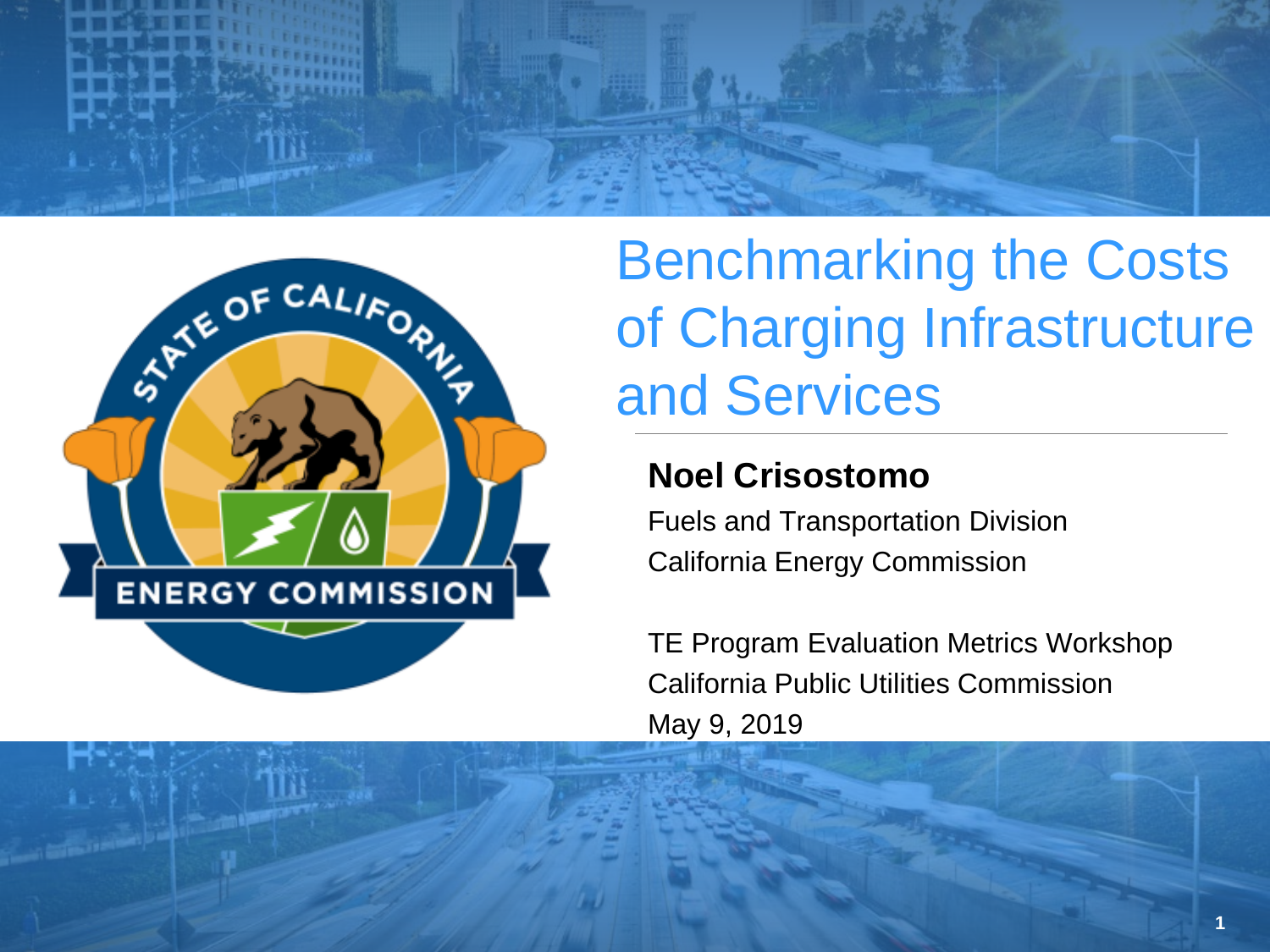## Outline and Summary

- Goal
	- Identify ways to measure successes from public investment in charging infrastructure for transportation electrification
	- Enable market signals for scaled private sector investment
- Challenges: metrics are subject to uncertainty
	- Location-specific build costs, timing of EV need, charger utilization
	- Systemic changes: innovative charging technologies and models
- A solution: Concept for efficient infrastructure deployment
	- Encourage enablement of charging services, *not just charger counts*
	- How to monitor programs in preparation for scaled need

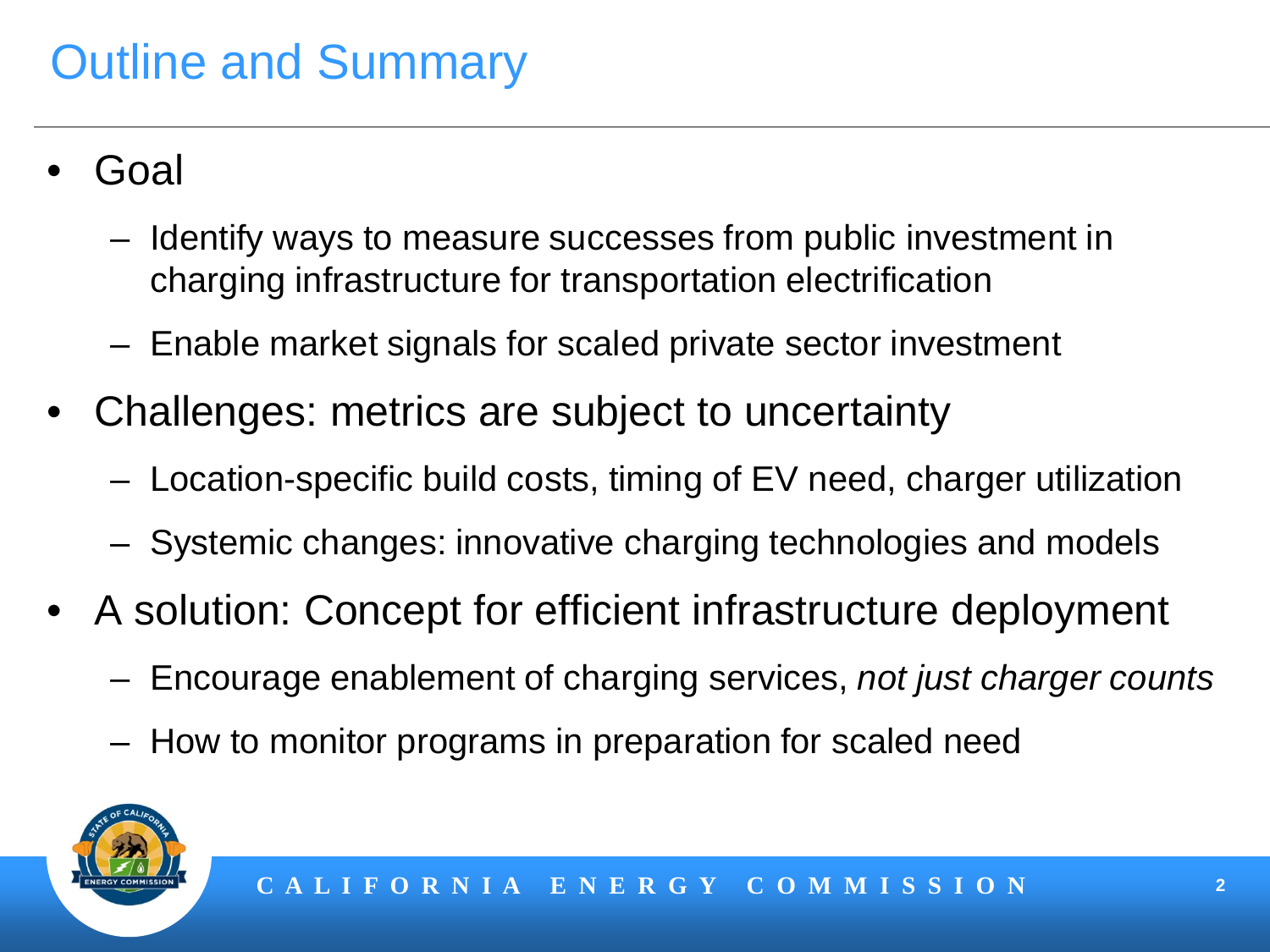#### By 2025, CA needs 250,000 EV chargers, including 10,000 DCFCs. Many factors affect demand and cost.





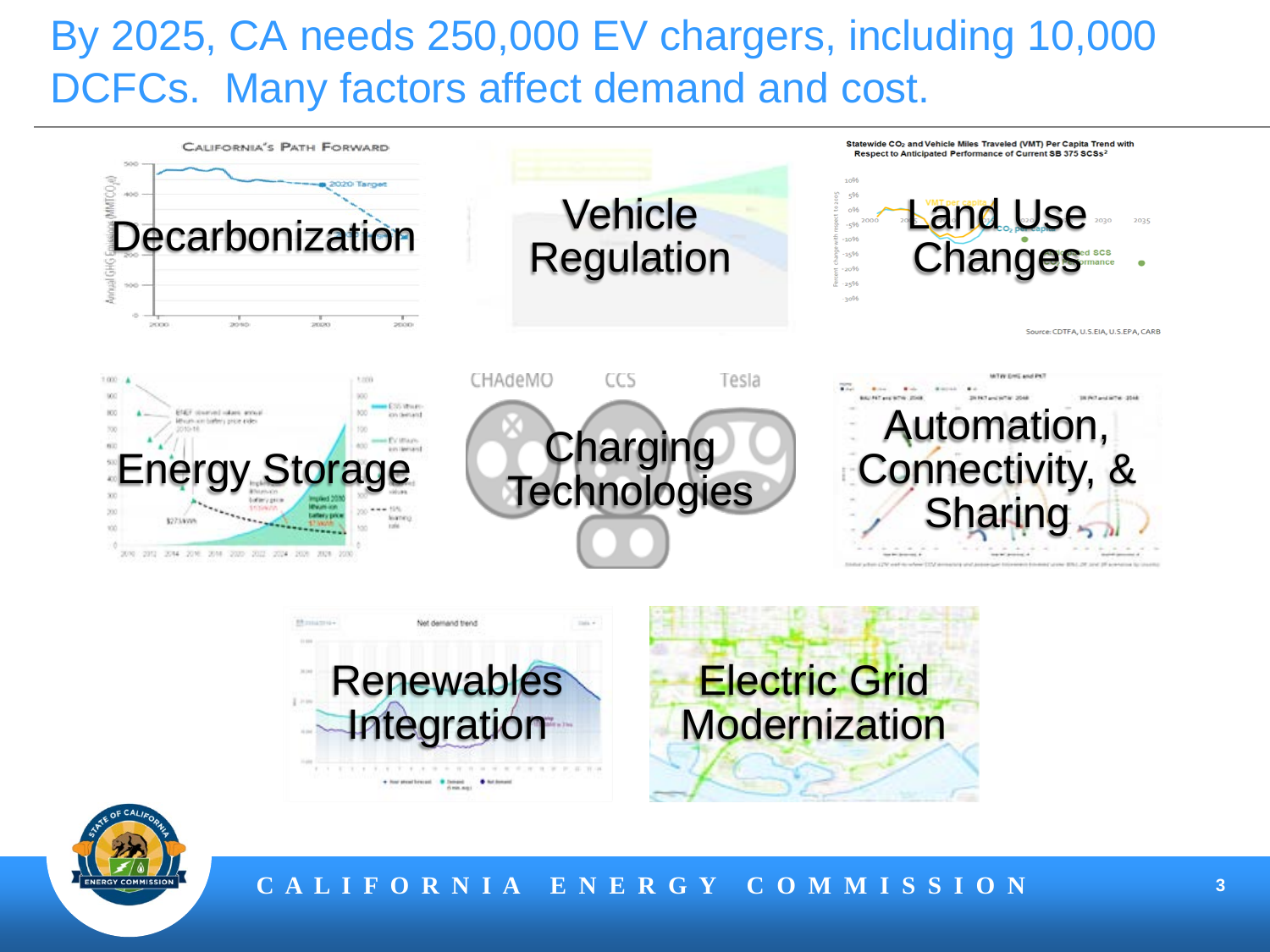#### For chargers to be accepted and installed by customers, charging programs must reflect the diversity of the local built environment.





CEC analysis of CA Department of Motor Vehicles and Department of Finance data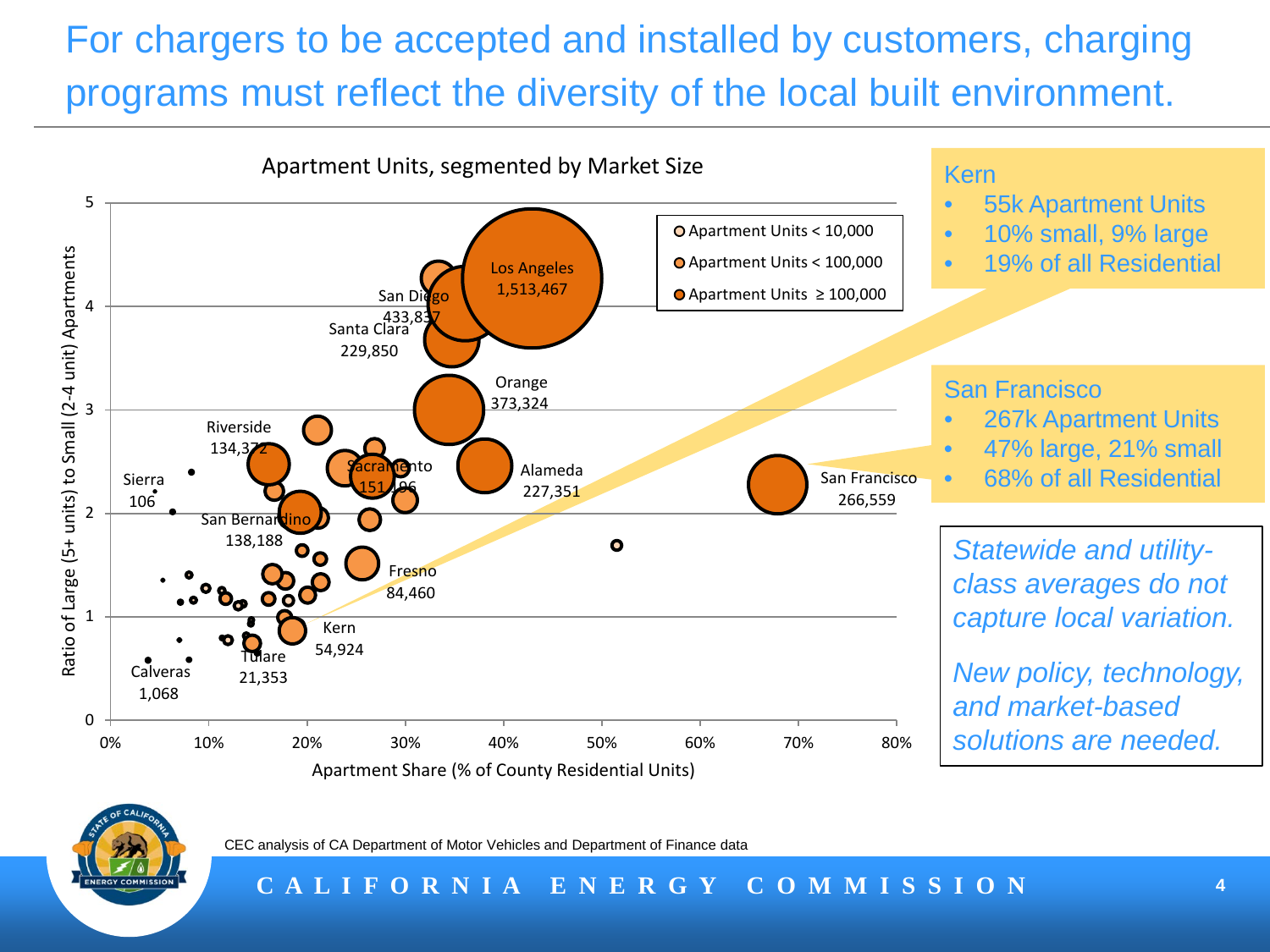#### The market has not yet grown to support the goal that *any PEV can plug into any EVSE, anywhere, any time*.

## **Global interoperability requires ...**

Interoperability will provide standardized devices that are capable of functioning as intended with each other - without special effort by the user.

Codes & standards are *essential* for:

*Interoperable PEVs, EVSE, and communication networks* 

Sending industry *predictable investment requirements* for them to achieve scale economies





European Commission Joint Research Center / U.S. DOE - Argonne National Lab, EV-Smart Grid Interoperability Centers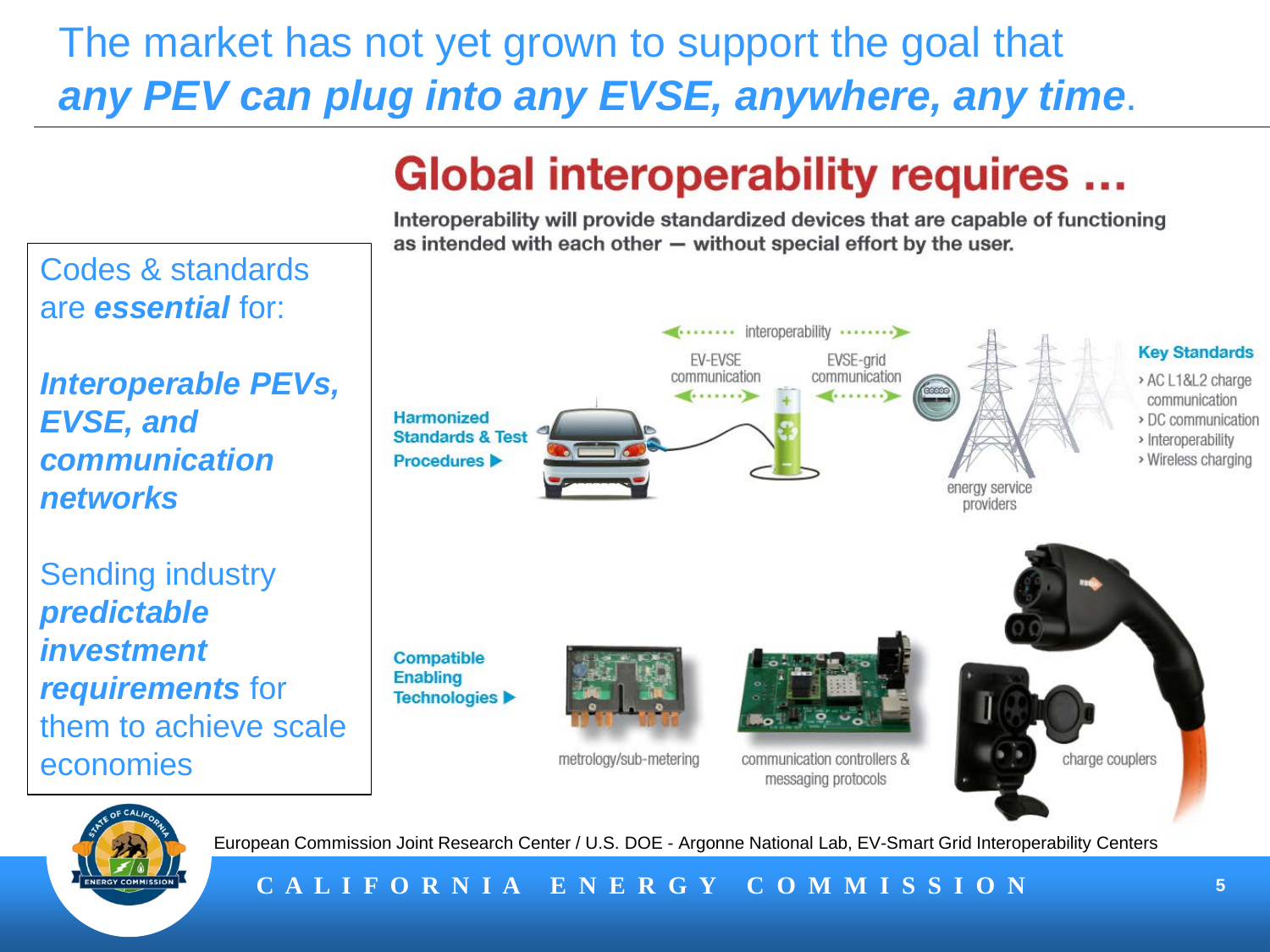### Competitiveness and readiness of smart and vehicleto-grid chargers is improving.

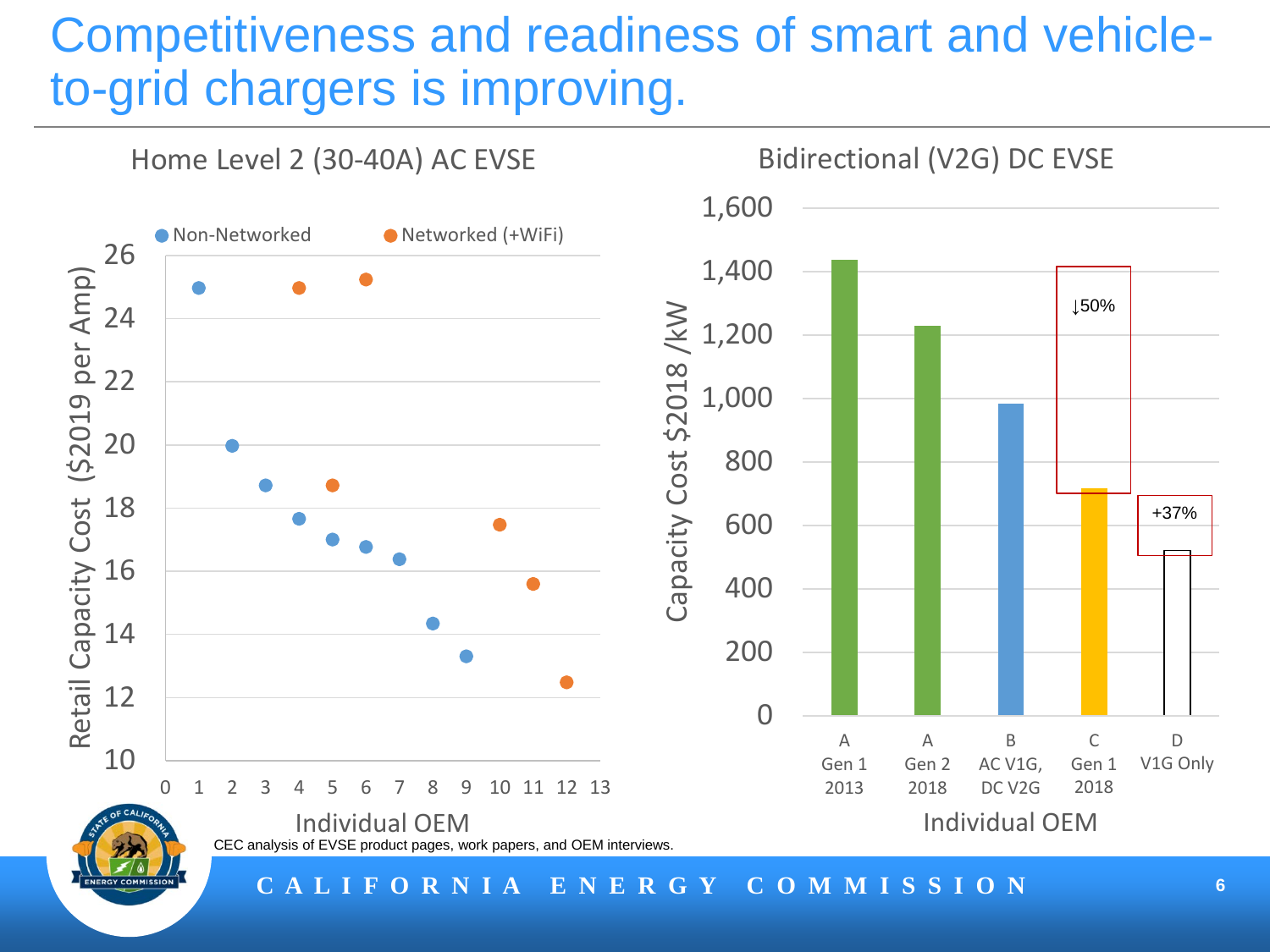### Investing in capabilities that improve utilization or decrease overall costs is critical to enabling benefits.

*P.U. Code 740.12: "programs…shall seek to minimize overall costs and maximize overall benefits"*





Note: The above \$/kWh figures do not intend to represent retail charging costs to end-use drivers. Charging services are not subject to regulated pricing, nor does charging function as a commodity due to drivers' schedules, value of time, and subsequent effect on how parking is used.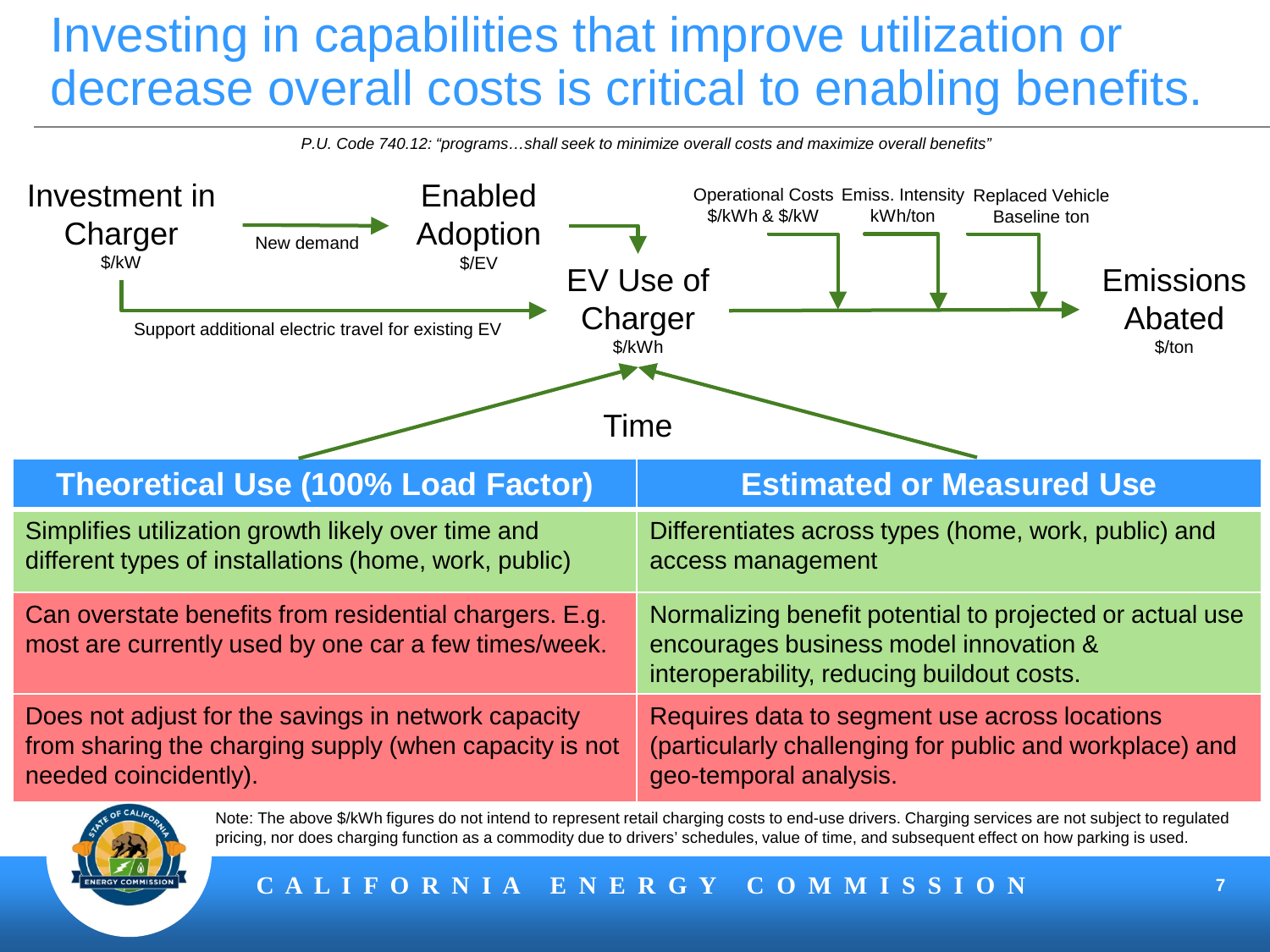Given local built conditions, diverse solutions - each with cost and benefit tradeoffs - compete as substitutes.





L→R: DCFC plaza, shared residential, pantograph, wireless, robotic connectors, automated garage, smart adapter, circuit switch, street lamp or utility pole-mount, intra-site storage, inter-site storage, V2G transactive charging, PV/storage-backed, H2 fuel cell-backed, wireless + self-reparking.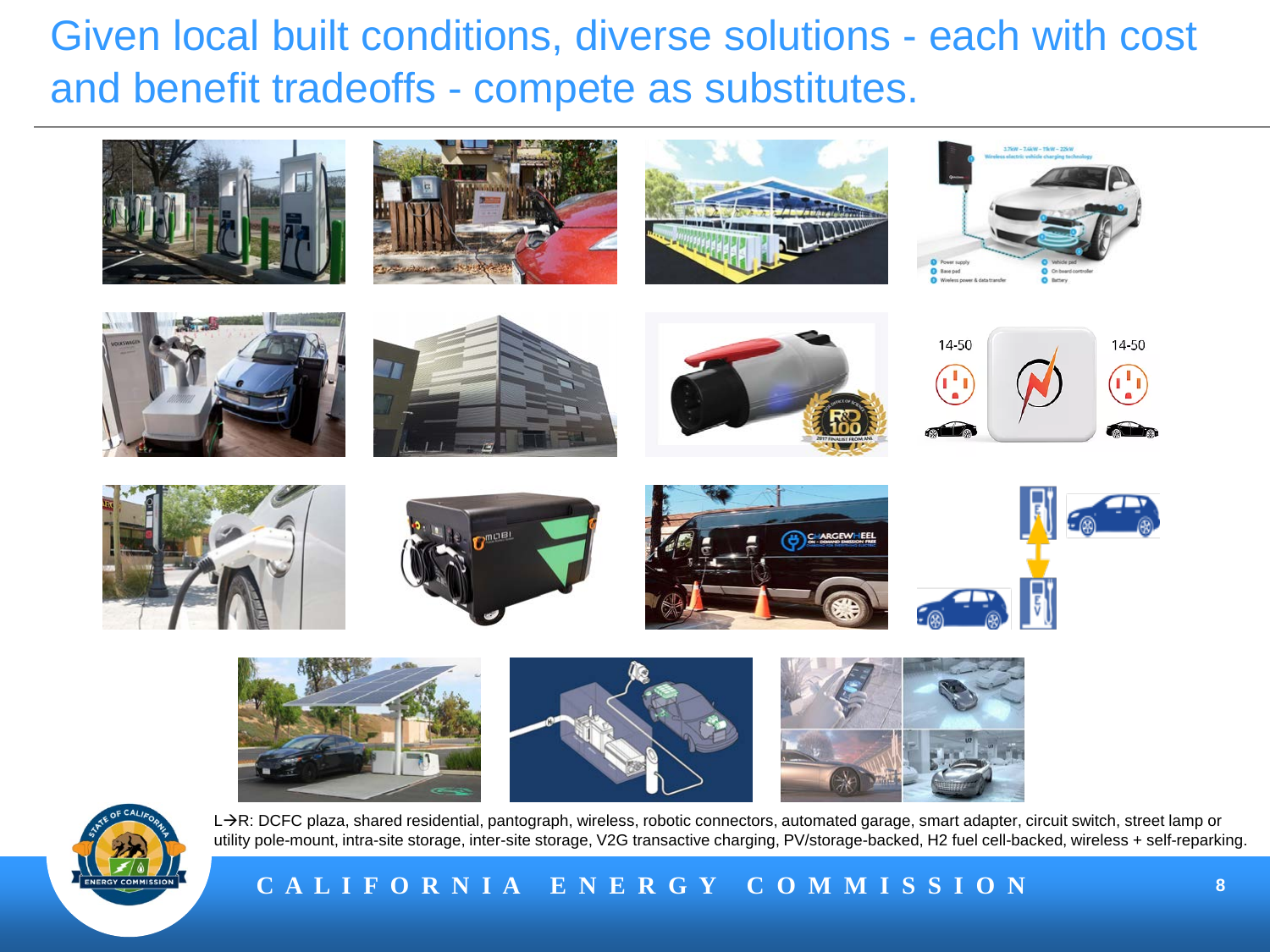#### How could advanced charging technology and high utilization improve the efficiency of serving 5 PEVs?

| Case 1                                                                      | Case 2                                                             | Case 3                                                           | Case 4                                                                |
|-----------------------------------------------------------------------------|--------------------------------------------------------------------|------------------------------------------------------------------|-----------------------------------------------------------------------|
| <b>V1G BEV</b>                                                              | <b>V1G BEV</b>                                                     | <b>V2G BEV</b>                                                   | <b>V2G BEV</b>                                                        |
| One BEV using one \$500 Level 2 EVSE installed for \$1,500 at home: \$2,000 |                                                                    |                                                                  |                                                                       |
| $\sqrt{5}$                                                                  |                                                                    |                                                                  |                                                                       |
| <b>BAU</b>                                                                  | <b>Dual Port</b>                                                   | <b>V2G Off-Grid</b>                                              | V <sub>2G</sub> + Wireless +<br><b>Level 4 Autonomy</b>               |
| Four PHEVs at work                                                          |                                                                    | 4 PHEVs + 1 BEV orchestrated at work                             |                                                                       |
| (4) \$5,000 Level 2s<br>(4) \$5,000 Upgrade<br>(4) \$5,000 Install          | (2) \$5,000 Level 2s<br>(2) \$5,000 Upgrade<br>(2) \$5,000 Install | $(1)$ \$7,000 V2G L2<br>$(2)$ \$5,000 L2s<br>(2) \$5,000 Install | $(1)$ \$7,000 V2G L2<br>(1) \$7,000 Wireless<br>$(1)$ \$5,000 Install |
|                                                                             |                                                                    |                                                                  |                                                                       |
| <b>Total Capital Expenditure (Indexed to Case 1)</b>                        |                                                                    |                                                                  |                                                                       |
| \$62,000                                                                    | \$32,000                                                           | \$29,000                                                         | \$21,000                                                              |
|                                                                             | 0.52                                                               | 0.47                                                             | 0.34                                                                  |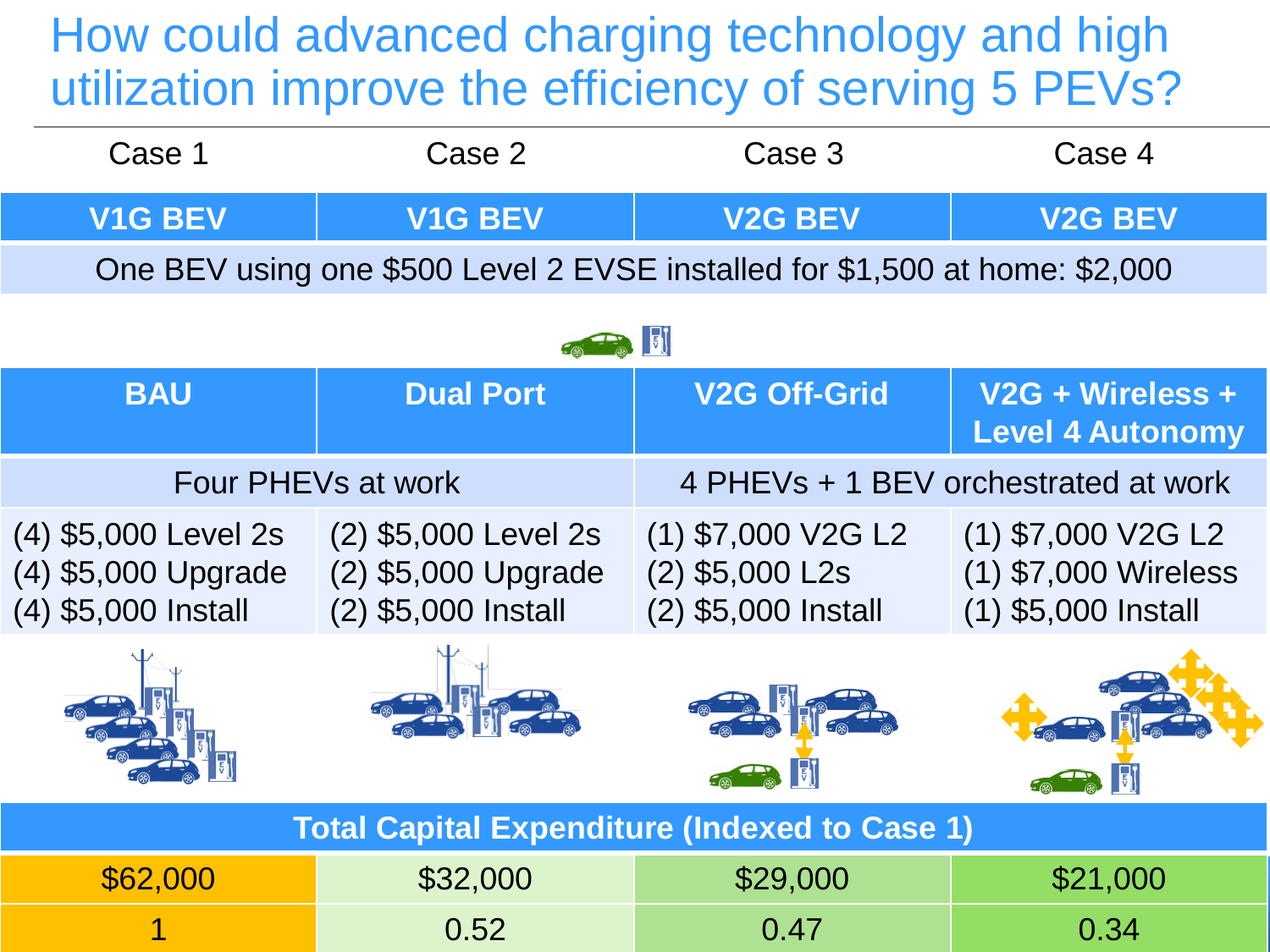#### A consistent market signal should enable efficient substitution between types of installations and reflect market and policy changes.

**Cost of supplying energy via given charger type**





WTP = Willingness To Pay